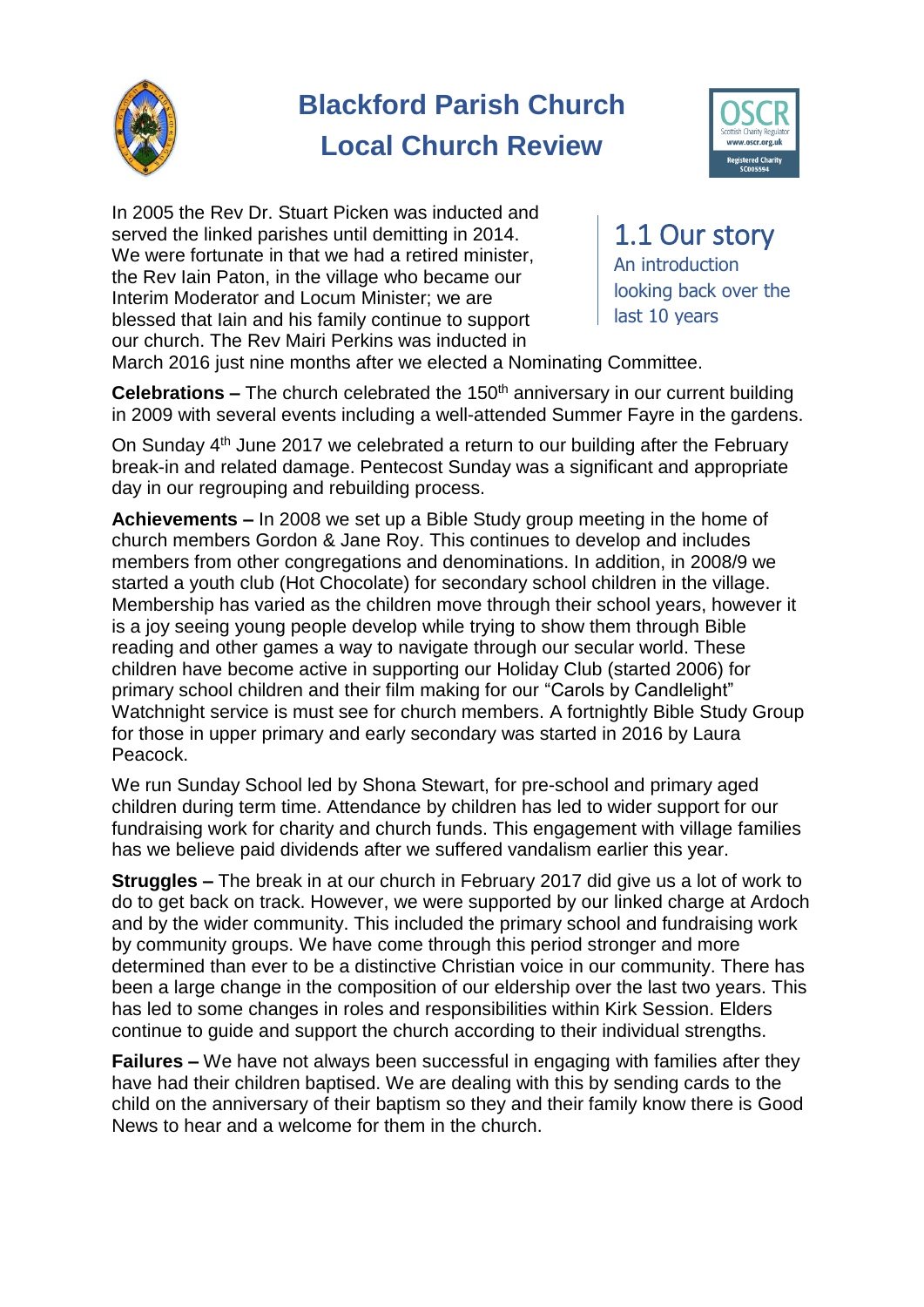**Dreams and Vision Statement –** At the recent time of vacancy we reviewed a shared charge vision statement that had been rarely seen since the previous Parishes Profile of 2005. This statement is:

We're working to grow Christ's Kingdom in our parish through the active commitment of the church community. We do this by

- Gathering regularly to worship, to learn about and to share the Good News of God's Love.
- Reaching out to families, young people, the elderly and housebound.
- Providing a distinctive Christian voice within our community.
- Working together in parish activities and with other local groups.
- Stewarding and using resources effectively.

**Reflections on current Church –** We believe our church is doing well in the current climate. Our membership sits at around 105 with weekly attendance around 30-35; we believe our outreach work in the village will reap a harvest in future months and years.

The format of the services throughout the year are a mixture of standard and contemporary, formal and on occasions less formal. The theology and teaching delivered is that of a practical theology to be understood by all and easily applied to day to day life.

Services are held every Sunday morning 10.00am on even years and 11.30am on odd years with extra services during Holy Week and Advent.

The musical range varies between pipe organ, piano, guitar and musical CDs

The use of visual and audio equipment is limited at present to all age services and school services

Congregational members including the young ones participate with the weekly Bible readings and occasionally take the children's talk. Sunday School, Hot Chocolate and Holiday Club participants are involved in leading Christmas services and a summer "Holiday Club" service.

Since summer 2017, Rev Viv Inch has been asked to be available to pray with members of the congregation after Sunday services. This has been well received; various other members of the church are also willing to offer such prayer as appropriate.

## Blackford Parish Church Local Church Review (November2017) page 2

# 1.2 Worship

The heart of what congregations do, coming from the shared experience of meeting God; we gather to express our need for God and to express our gratitude for all that God has done for us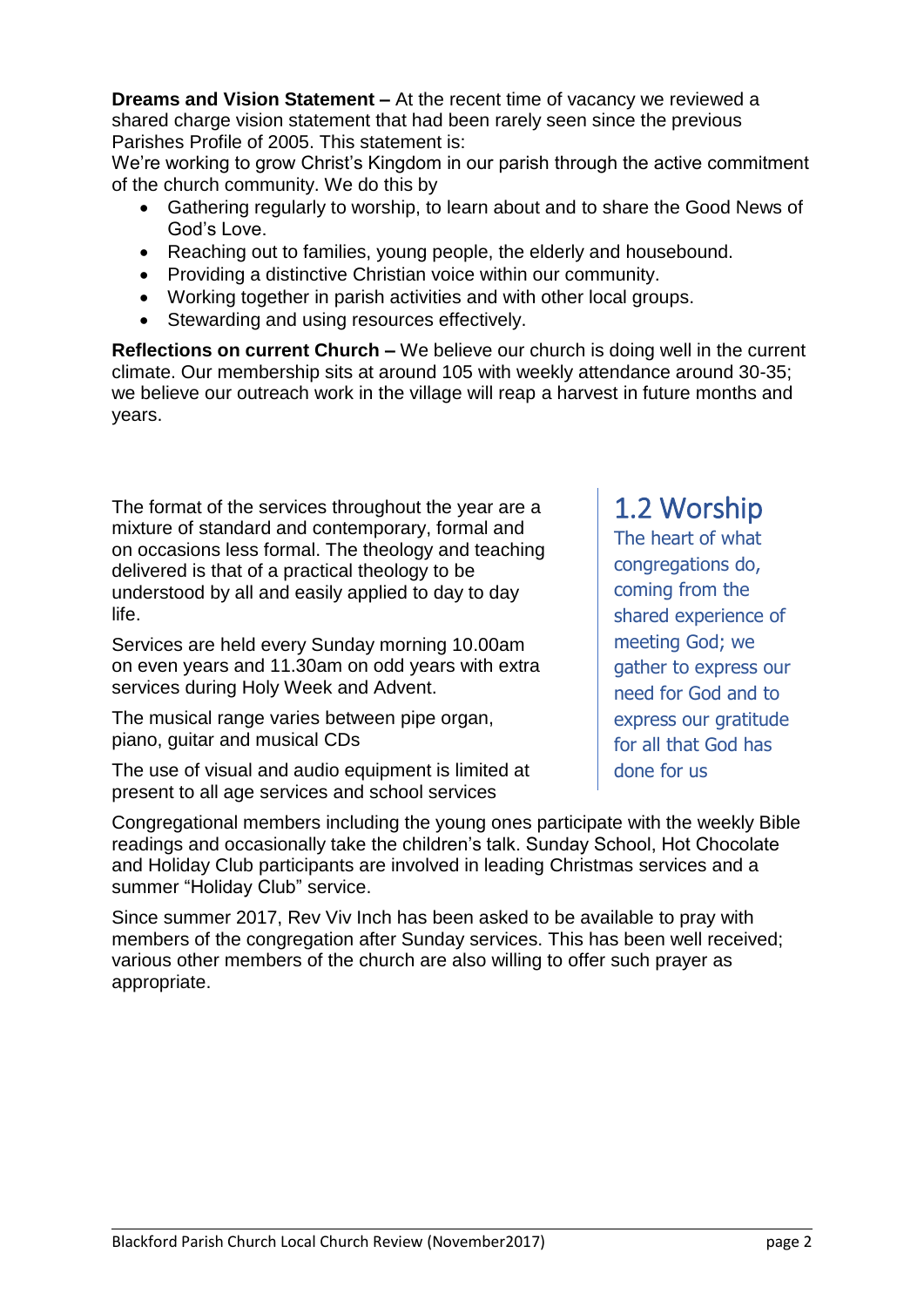New residents to the village are visited by an elder and given details of the church and local groups. The school comes across to the church each month for an assembly plus end of term services. While these are delivered in accordance with Scottish Government "Religious Observance" policy and Church of Scotland Chaplains' Handbook, drawing on the "rich resources of our Christian heritage" gives great opportunity to illustrate the authority and relevance of the Christian faith to the wide range of ages present as parents and the wider community are invited and a large number do attend.

At certain times of the year local groups and events are given a focus within weekly worship and

## 1.3 Mission

The calling of every Christian is to be a witness to the gospel of Jesus Christ. It is all the ways in which we share our Good News and bring others to the point of beginning their journey of faith

members and friends attend, e.g. Gala Queens deliver the Bible reading during Gala week.

During term time we run a Sunday School for nursery and pre-school children. This follows an all age address by the minister. The children learn Bible stories and take part in a nativity during an Advent church service.

We run a Holiday Club for primary school children during some school in service days and during the mornings of one of the summer holiday weeks. These are well attended and supported by church members and members of other churches. They tend to follow Scripture Union packaged material such as this summer's 'Mission Rescue' which looked at God's rescue of his people with Moses and used a spying theme for activities. As there was a relatively large intake to the school and community earlier this year, the children helped produce a flyer for the new children of the village to know about church activities and other community groups.

The Hot Chocolate youth club (currently led by Bruce Tarbet and Gordon & Jane Roy) meets once a month for a games night with pause for reflection and discussion on a Bible passage or theme. The youth club also carry out charity work normally for Christian Aid and assist with holiday club as helpers. We have also done bowling and kayaking trips with them.

One elder, Laura Peacock, has this year set up a Bible study group for older primary and secondary school children. They look at different passages of scripture to learn of the Good News. The church is supporting this by buying Bibles for the children and other material as necessary. These children have also had a film night of watching and learning the messages from 'The Lion, the Witch and the Wardrobe' and other nights involving baking, circus skills and music. The minister has also attended and explained the meaning of communion. Church members are encouraged to work at one of these groups to support Laura.

We take the opportunities that Christmas and Easter afford to deliver greetings, invitations and explanations of the Christian message to all houses within Blackford and outlying farms. We lead carol singing around the village.

The Bible Study group initially began with Christianity Explored material offered within the church membership; perhaps it is time to revisit material like that, or ALPHA, with a wider constituency to directly engage more people with the Good News of Jesus Christ.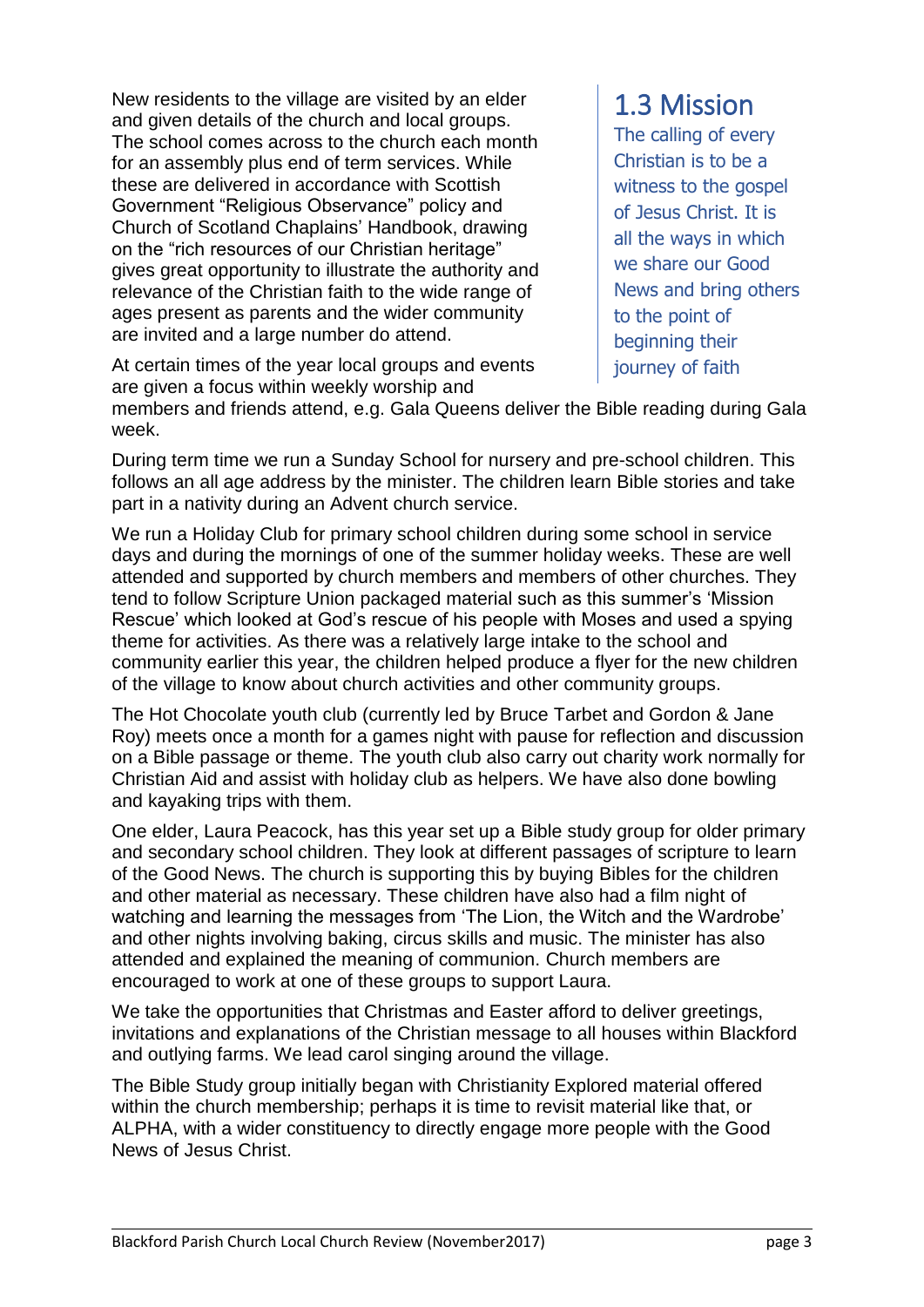Pastoral care by our minister and elders is available for anyone in need of our support. We have designated elder districts with each elder calling at members' homes regularly throughout the year with communion invitations and our quarterly charge newsletter, The Link. If anyone is in need of a home visit then these are actioned. Members of our community who find themselves hospitalised are visited whether that be locally or further afield.

Our church is an important and integral part of our

## 1.4 Service

The living out of our faith in practical ways. Jesus called us to be servants of all and this is shown to others as we care for our neighbours.

small, rural community. Many of our elders and members are actively involved in other community groups and village activities. Our Christian faith and service are expressed through this active involvement. Some local groups such as Blackford Sings, Blackford Historical Society and Blackford Bells choose to meet regularly in our building.

Special collections are organised for many different charity groups throughout the year. These include the annual Poppy Appeal, the Blythswood Shoebox Appeal and Christian Aid week. Our harvest service food gifts are distributed to "CATH" (Church Action for The Homeless) in Perth and we also donate Christmas gifts given by members of our congregation at our December gift service to CATH and the Perth Salvation Army.

We have very close links with our local primary school. Our minister is the school chaplain assisted by Gordon Roy of SU Scotland. As noted assemblies and end of term services take place in the church. The school Christmas concert takes place in the church with parents and family members attending in great numbers.

Our church will try to provide help to anyone in need of our support within the community. We are in a very fortunate position being in a small rural community where the vast majority of people actually know each other.

We are very excited that a Mission Partnership in the Czech Republic was recently established. We will be extending this special bond between our congregation and our mission partners, David and Mary Sinclair to find out more about their work and what help we can give.

Although this review is trying to put across what we do to help our community, it must be said that when we, Blackford Parish Church, needed a neighbour after our break-in, the community were there for us and responded with great love and support in many different ways. We will always remember their kindness.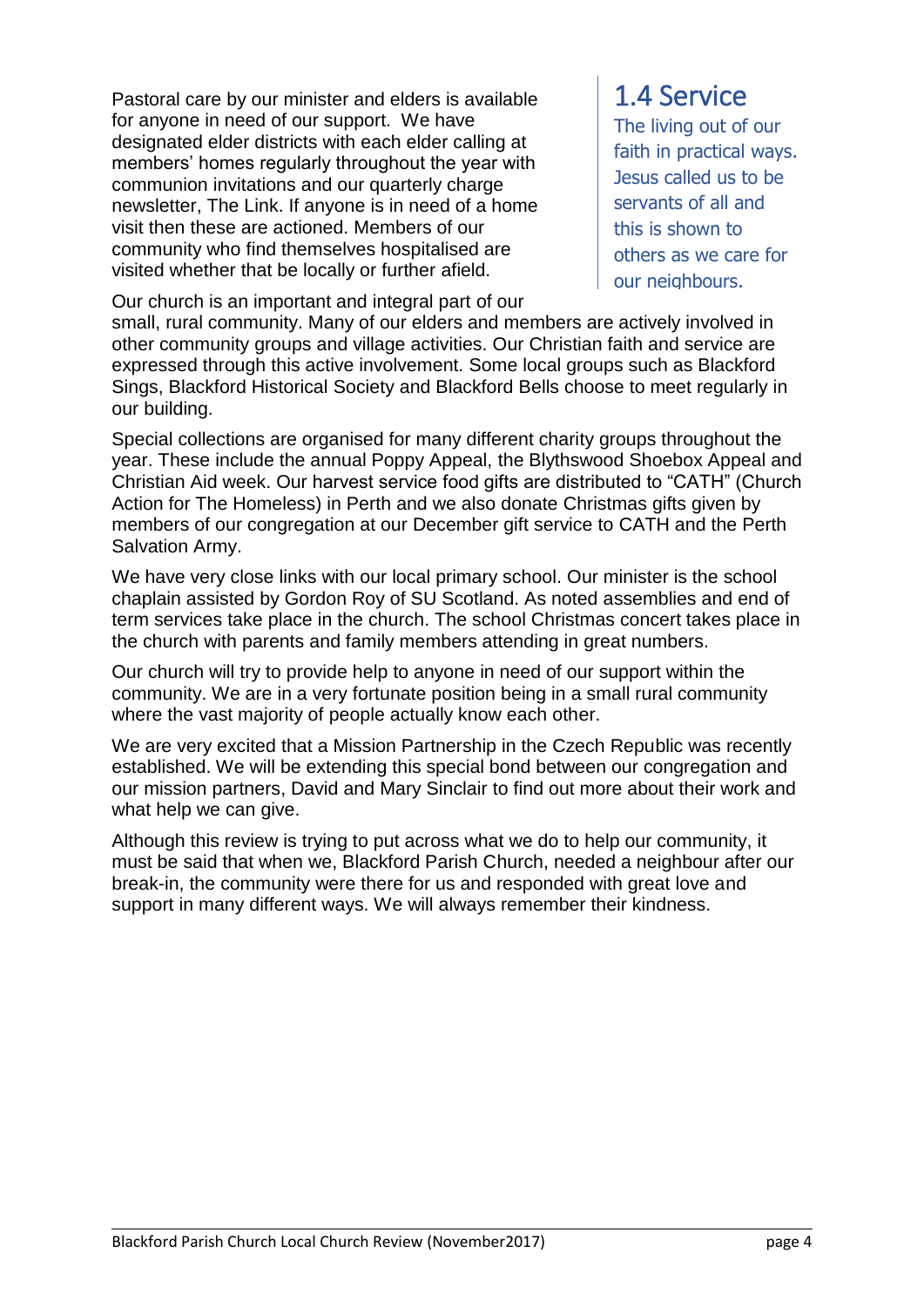With a varied age range attending a morning service, the material used and the way in which it is delivered is done in a very inclusive way, at a level which is appropriate often reflecting a need or event or tragedy in the world that is causing concern to see how Christ would have handled it.

Scripture is read aloud every week and the congregation are encouraged to follow along in the pew Bible to help them identify where a certain book comes in the Bible and also to see the Bible reading in context.

There is both an adult Bible study group held on a Tuesday evening and a young person Bible study group held every second Sunday evening

Private prayer, devotions, reflection and spending time with God is actively encouraged during the weekly sermon or prayers. Various resources have been used including Scripture Union, Spill the Beans, E100 and Pray Now.

## 1.5 Discipleship

The life of following Christ. It is about learning what it means to be a Christian as we experience life and question what we believe. The church should equip its members with 'practical guidance for expressing their faith in the world during the week.'

A time for private prayer or reflection is available after every Sunday service led by a minister who is part of the church

Being part of a small but growing rural community, (currently around 450 homes) many members of our congregation are also long established close friends too! Visitors to our church are welcomed by elders or others "on duty" and, where possible, introduced personally to our minister. A Visitors' book is available for signing at our entrance door and a bookmark of "Blackford Parish Church welcomes you" given as a gift which contains extracts from scripture together with our website and minister contact details. After every joint

## 1.6 Fellowship

The opportunity of experiencing God's grace and love in and through God's people; this is about people really getting to know each other

service with Ardoch, refreshments are available in order to provide a time of fellowship and friendship. An early morning outdoor Easter Sunday service at the Old Kirk above the village encourages many to attend with breakfast available afterwards. Consideration for wheelchair users or prams has been actioned by modifying both sides of the centre pews to enable a feeling of integration instead of isolation. Our church has been very active with fund raising and social events such as Christmas Party, Burns Supper, Strawberry Tea hosted by David and Sheila MacDonald, carol singing, monthly coffee mornings, Whist Drive and handbag party all of which extend into the wider community. We owe a lot to the Ways and Means Committee previously led by Lexa McCallum.

We are going through a period of much change and some of our social and fundraising activities will require careful consideration on how we progress these in the future. Our hope and belief is that we can encourage more of our members and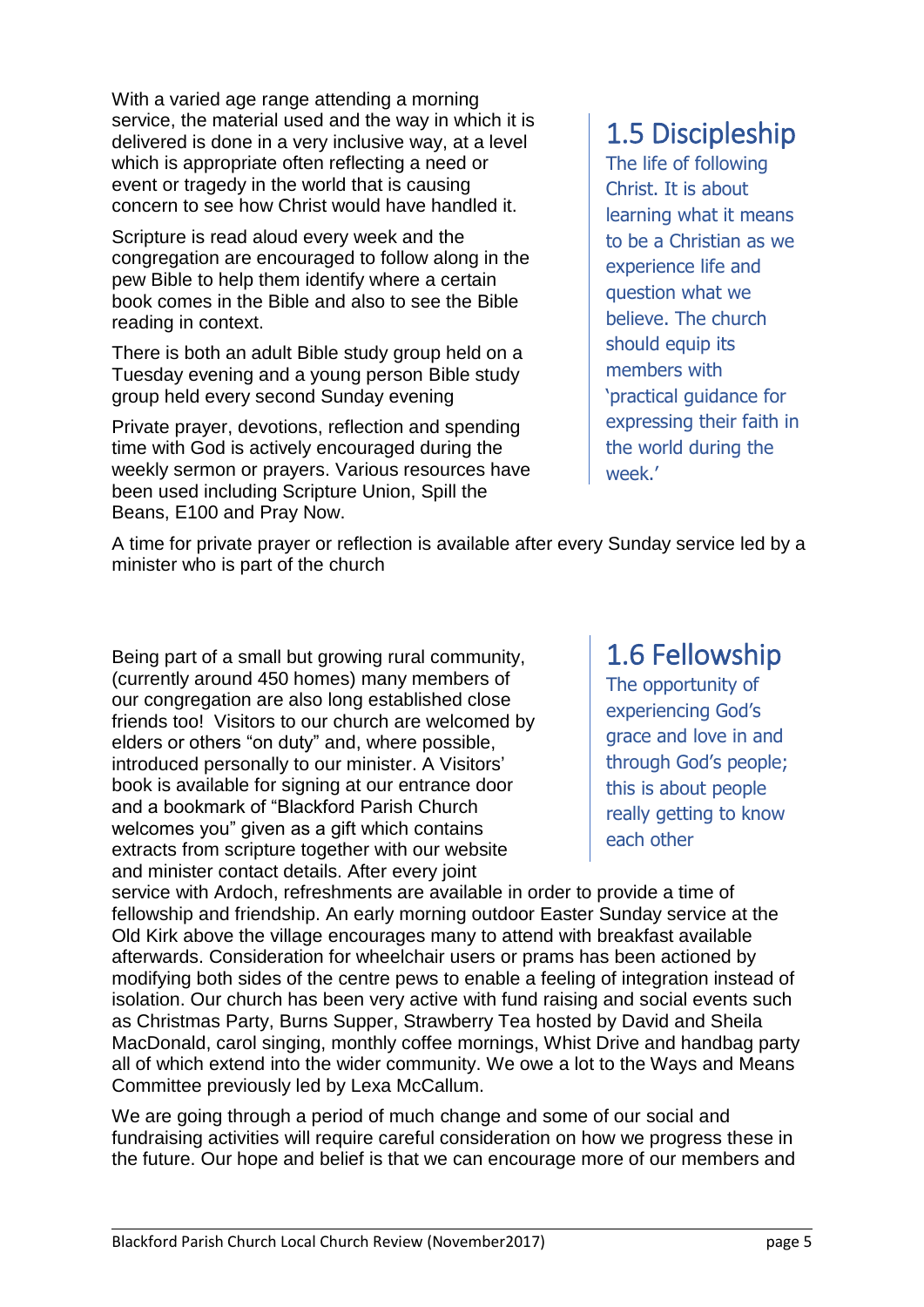friends in the community to get involved and be part of this exciting time in our church life.

We are the only congregation that meets within our parish and therefore recognise in our vision statements that we need to be the distinctive Christian voice in the village. That said we are supported by other Christians in the village in various activities of the church such as the Holiday Clubs and the Bible Study.

As a church we support Christian Aid Week, led by Jane Roy with a village house-to-house collection organised each year. A Toy Fair

# 1.7 Wider Church

Your relationships and involvement with other denominations, overseas links, the World Church, non-denominational ministry links, Presbytery and Central Church structures.

arranged by Bruce Tarbet and Laura Peacock for the end of Holiday Club raised funds for both the church and the Red Cross Syrian Appeal.

We support and promote the Blythswood Shoebox Appeal with the elder responsible, Shona Stewart, being a catalyst for other community groups and members getting involved alongside church members.

We access Scripture Union resources easily through Gordon Roy who is employed by SU Scotland. In turn, our materials and ideas have been used to support other Holiday Club programmes in this way too. The church has made an annual gift to SU Scotland in recent years.

We support the work of the Churches Action for the Homeless in Perth through our Harvest Thanksgiving (also contributed to by the school community) and also the Christmas Gift Service.

Various members of the church take *Life and Work* magazine.

We lead the community in an Act of Remembrance at the village War Memorial.

Our Presbytery elder, Jeannette Barr also sits on the Presbytery Finance Committee. We have appreciated support by Presbytery over the past year recognising that our communication and relationship with Presbytery is improving.

Mairi is now taking on ministry students for mentoring and placements.

As noted above, we are in the process of establishing a Mission Partnership with David and Mary Sinclair in the Czech Republic.

The ministry team comprises of the minister supported by elders and church members. Our Kirk Session committee programme focuses some of that responsibility through the Mission and Ministry Committee and it is also expressed through a C. of E. minister who is part of the congregation. These relationships work very well

At present all elders are going through the Learn Eldership book at the start of every Kirk Session meeting. This development, together with the strengthening of the Kirk Session

# 1.8 Local Leadership and Support

People helping to make your mission statement a reality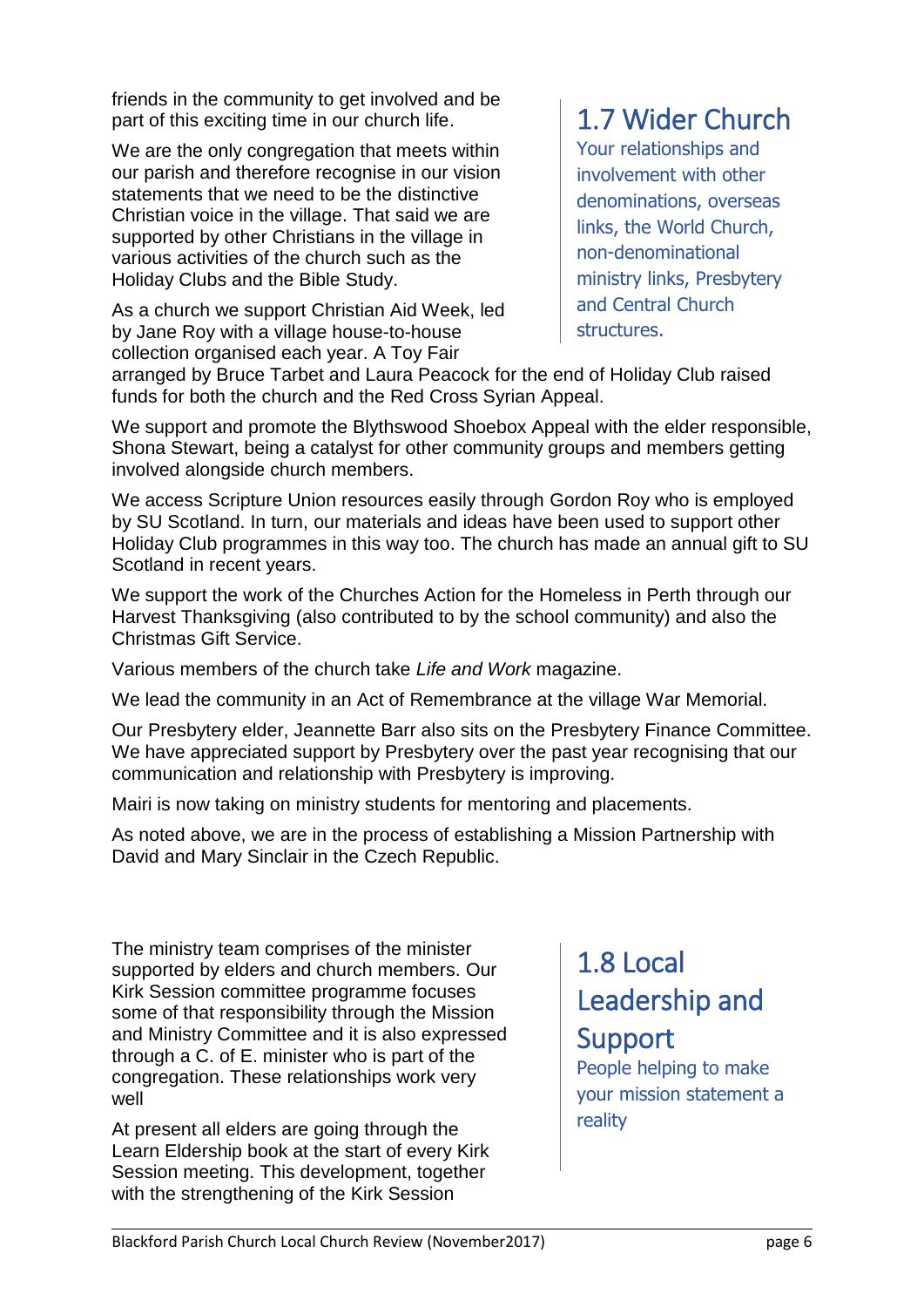through the introduction of five new elders in 2016 were both identified in the incomplete LCR process of 2015.

A formal stewardship programme has to be addressed and will be implemented.

Mission is always at the forefront of any team or any leadership strategies which we have

We do not have any locally paid staff but use the volunteers we have to maximise their gifts. As a 70% linked charge this is of particular significance for us. Our leadership has clearly changed significantly over the past two years and we look forward to a more settled period of leadership over the next few years.

The church's finances have been reasonably stable and healthy over recent years. Over the past 5 years, our total expenditure of £185,000 has almost been matched by our total income of £180,000 with the balance coming from reserves.

1.9 Money Income, Reserves, Stewardship etc.

We have managed this in the following ways:

- 1. Weekly or other regular giving through Freewill Offering Envelopes or the Open Plate with appropriate Gift Aid reclamation
- 2. Fund-raising through "Ways and Means" events such as regular coffee mornings, Burns Supper, Strawberry Tea etc as well as collections in the village from carol singing or the "Sunshine Bags" that many people in the village take and contribute copper coins every sunny day over the year!
- 3. Putting away funds on Church of Scotland investments in the years of surplus and drawing down interest when costs are higher in other years.
- 4. Access to the Consolidated Fabric Fund helps to meet larger bills such as repairs to the roof or boundary walls in recent years.
- 5. There is not a significant level of "hall let" income although we did benefit from the closure of the Moray Institute (Village Hall) in 2015/16 when several clubs relocated to church premises.

2017 has seen significant change throughout the church and this will be reflected in the finances. Although this year has had significant costs related to our break-in, these have generally been covered by the church insurance and we have also received considerable support from the local community and beyond. The greater implication for the church is how the effects of other challenges will be felt.

- At least 10 regular attenders and givers have either died or left the church over the course of the year.
- The Ways and Means Group has reduced considerably in size and impetus limiting the income derived from some of these sources.

As a church we need to look at a stewardship and giving campaign involving

- a) regular members and givers
- b) Non-attending members
- c) Other members of the community who while not attending or members see this as "their church" as they live in the village.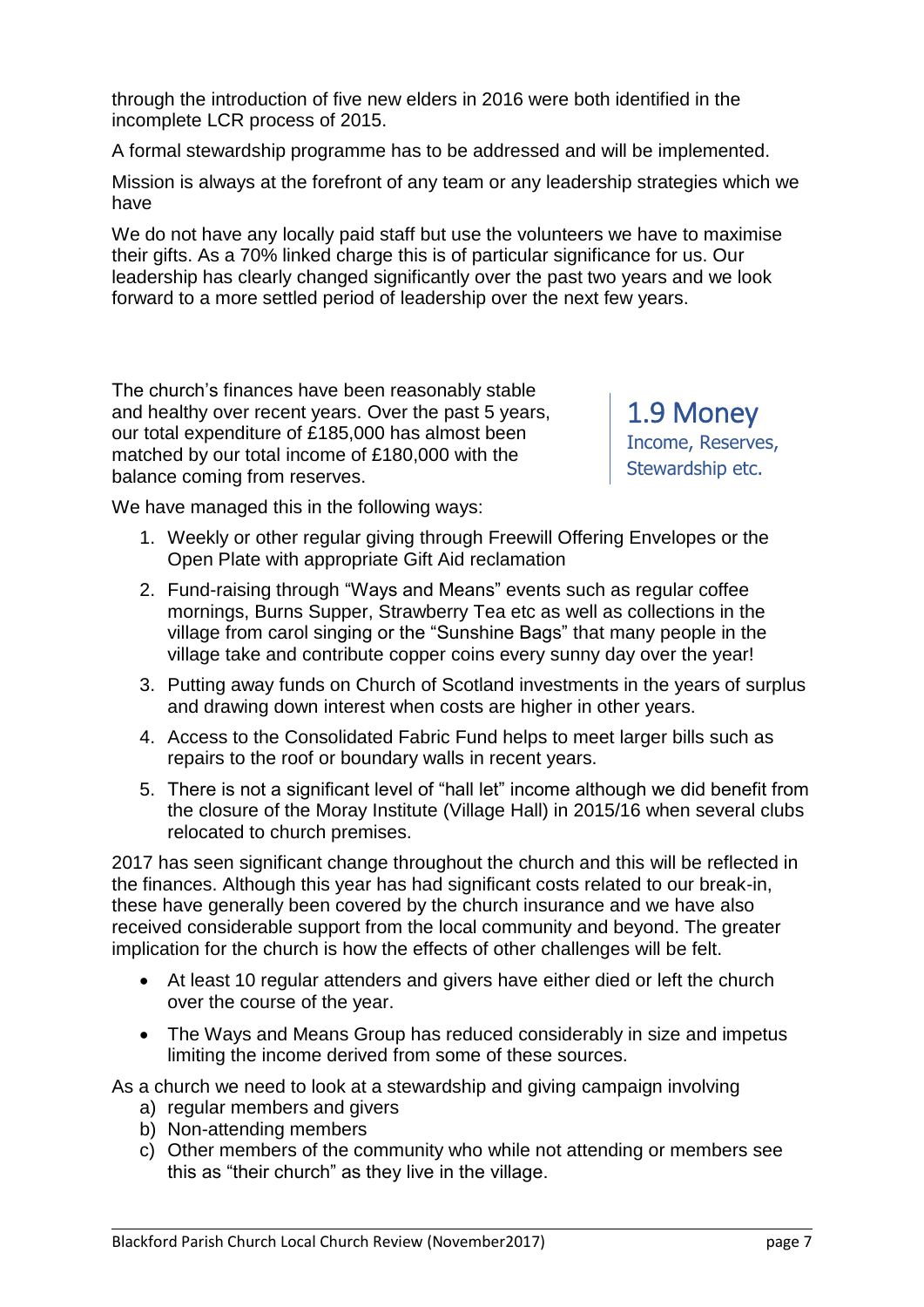Being in a small village, Blackford Parish Church – as both a building and a body in Christ – is well placed within the community and communication is firstly in conversation at the school gates or village shop, in village clubs, at school and community events or within homes.

# 1.10 Communication **Strategy**

Tell us about your strategy/plan for communication including website and social media use.

Beyond that and to stimulate these discussions we use:

- A joint Parish newsletter (The Link) which is delivered to all members by their elder each quarter
- Our notice board and others in the village to put out news
- Mail drops to every house in the village as well as local farms at Christmas and Easter with cards and similar invitations
- The church grounds to communicate through banners, noticeboards, props and the planting of fruit trees (Rev 22v2) as part of a Holiday Club programme
- Our church website [www.blackfordparishchurch.org](http://www.blackfordparishchurch.org/)
- Our Facebook page that was launched in spring of 2017 to augment communication about our location and progress following the break-in. Facebook including Messenger is the best way to communicate with members of our Hot Chocolate Youth Club as well as their parents
- Welcome leaflets (adult, secondary and primary versions) delivered by an elder, Jeannette Barr, to all new arrivals to the village
- A table at a recent Saturday morning "Freshers' Fair" type event put on for the village. We joined the WRI, Gala, Blackford is Brighter and other groups for what was essentially a poorly attended event
- Communication of information on Holiday Clubs through the school who send out and receive back booking forms on our behalf
- Discussion over which members of the church and wider community should receive the church flowers as part of our pastoral support

The Nominating Committee of 2015 asked the joint sessions to accept revised visions statements for the linked charge and to use them more widely than those adopted in the previous vacancy of 2004/05. These are on our website and the top line is on our noticeboard and are quoted in the reporting in the annual accounts.

The loss of "Ways and Means" events has reduced opportunities for members to meet together; we need to address these events for reasons of communication and fellowship as well as finance.

Our building is just over 150 years old and stands prominently at the east end of the village. Our sanctuary is the focus of our building and activity with adjoining Session Room, kitchen, Minister's Room and toilets.

1.11 Property Have you any concerns or plans

about the future use or development of your buildings?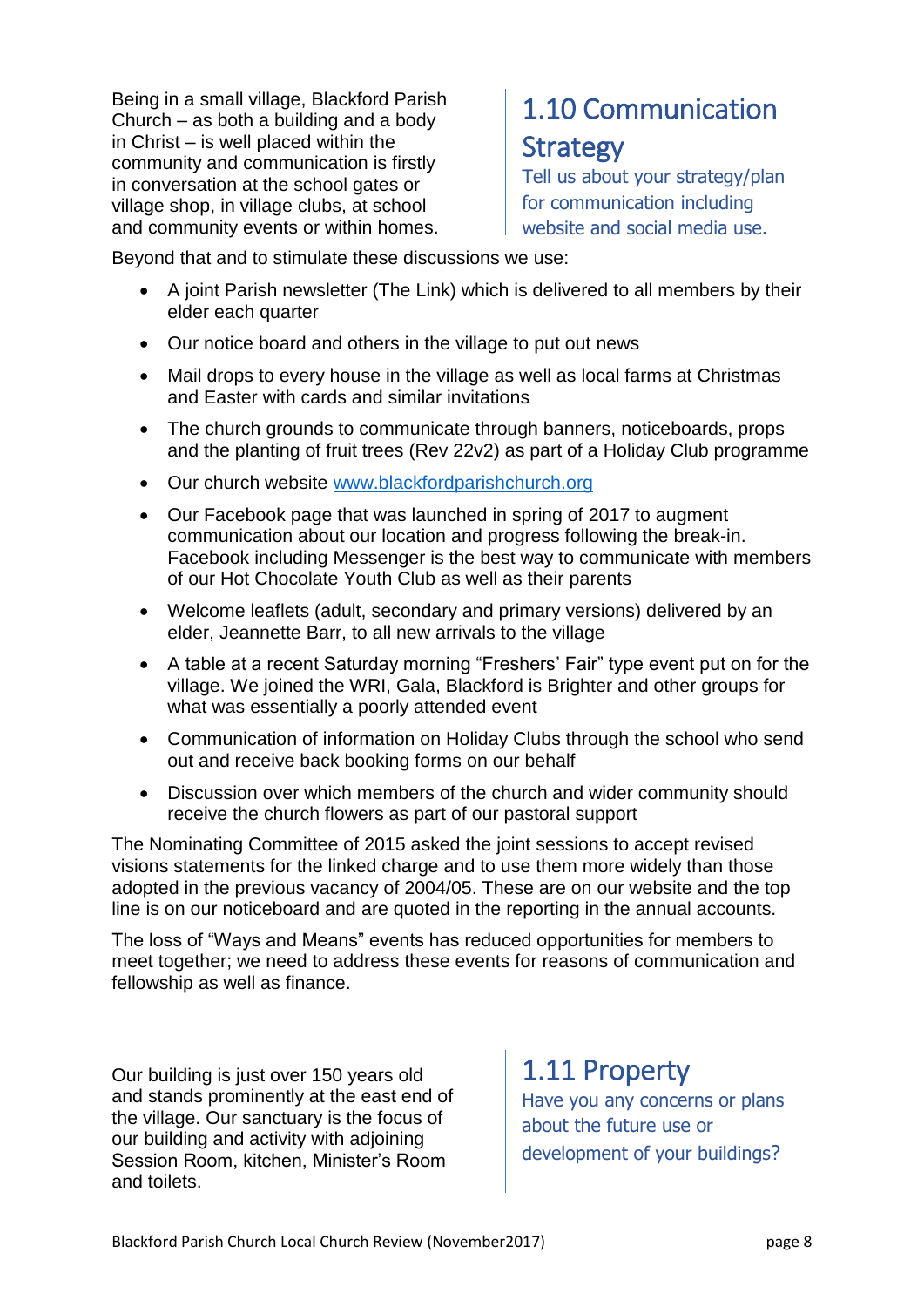We have a healthy respect for our building but are not bound by it. We are shaped by rather than controlled by our building.

Since 2007 we have refurbished our kitchen and toilet areas. We have also removed pews to create additional flexible space in both side aisles and to form wheelchair and pram spaces in the heart of the congregation.

The three faces of the steeple clock were returned to working order recently.

The leadership of the Property Committee has been quite fluid over the past few years including two periods when non-elders took on the Convenorship until resigning.

With the addition of new elders in autumn 2016, a new committee structure was introduced across Session and four elders were identified as the Property Committee. The circumstances of the past year have changed this Committee very significantly as two elders who left the church were on this group.

The remaining two members of the Committee put in a huge amount of sacrificial work in the aftermath of our break-in and particularly the discovery of asbestos. A significant amount of backfilling was also done on record keeping and servicing of the property. Now only the Convenor, Shona Stewart remains and also operates as the Health and Safety Officer; we need to look at how she is supported with the maintenance and development of property.

As the only Kirk Session to not respond to the Presbytery Plan back in 2012 and with a considerable turn over in the Session since then, it may be appropriate to consider some of the content of the Perth Presbytery Plan. We gave the

## 1.12 Perth Presbytery Plan How does the current Presbytery

Plan work for you?

Presbytery very little to work with and it concluded as follows:

Having met with representatives from both Ardoch and Blackford the Appraisal Committee recommend that the Charge moves to 70% FTE. At the same time the Appraisal Committee would also recommend a new Union between the long-held linkage of these two parishes. (p21)

This past year would have been a real challenge for any full-time minister so the implications for Mairi on 70% have been significant. We all have to continue to work and serve together to settle down into new ministry and working patterns to allow the 70% charge to become more realistic; we are certainly not doing less than we were 10 years ago and the village continues to grow.

The topic of the Union (or a "Basis of Readjustment") has not been revisited with Presbytery since a meeting that struggled to identify the benefits of being a Union with two places of worship. While the two congregations are compatible and supportive, the communities involved are socially and geographically quite distinct in terms of travel, schooling, shopping and other amenities or services.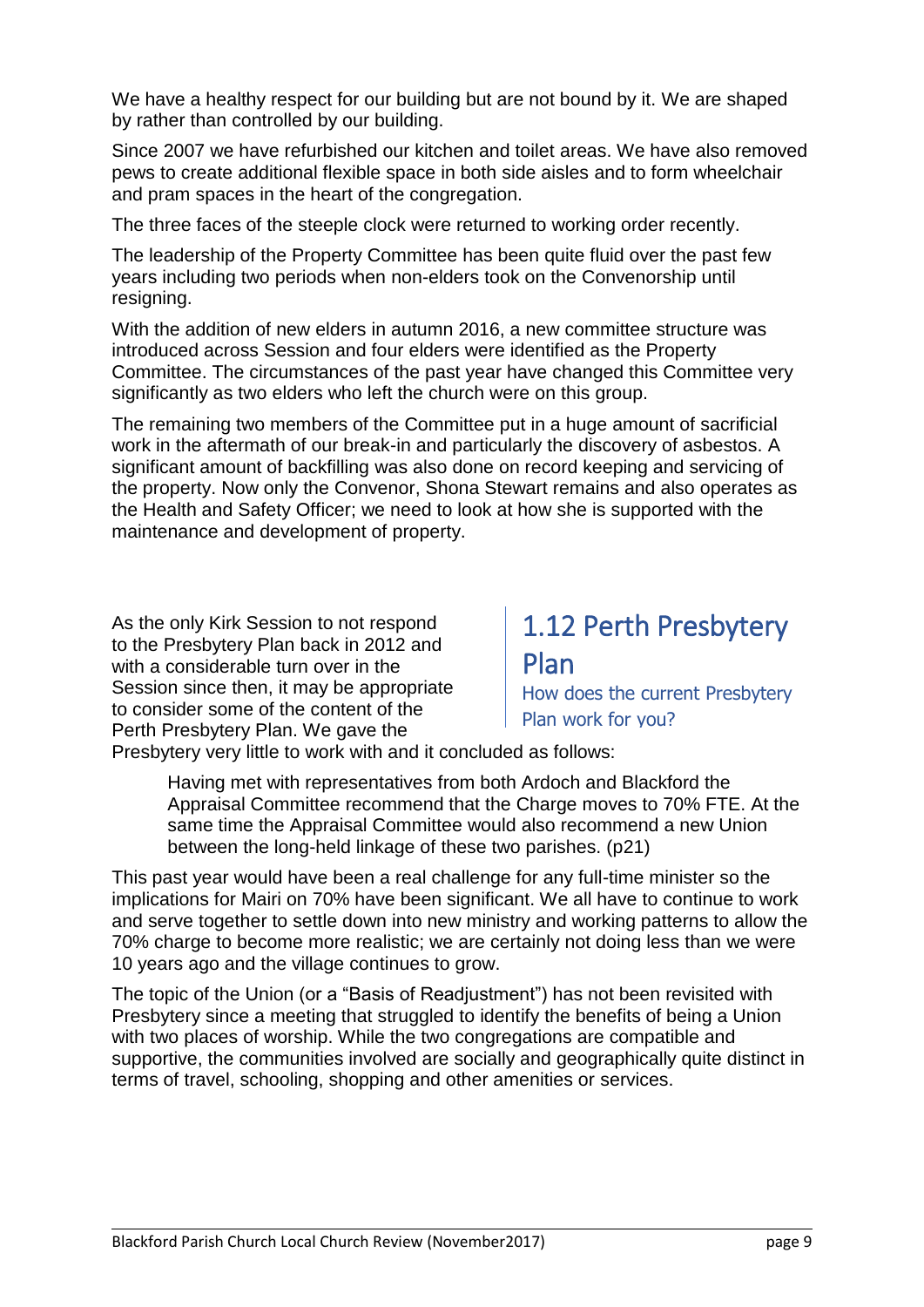Having not submitted returns in 2012 there is no record of how we rated ourselves on the "six component dimensions of healthy churches" identified in the Plan, namely:

- 1. Worship
- 2. Discipleship
- 3. Evangelism
- 4. Fellowship
- 5. Service
- 6. Stewardship

It is likely though that we fitted the trend identified across the churches of "a Presbytery which enjoys the fellowship of worshipping together and does some good work in community service but which is failing to reach out with our Message to the wider world." (p12)

We, like others need to work at Mission as the primary purpose of the Church; namely

to bring the Good News of salvation *in* and *through* Jesus Christ our Lord. This can be demonstrated by churches and congregations that are vibrant and dynamic − deploying all of our resources, human and other, clerical and laity, to support this mission. (p6)

We commit ourselves to doing this recognising, with Presbytery, that we need a wide focus on "Word and Work" to achieve this.

While the preaching of the Word remains the cornerstone of mission, there are other activities that bring the attention of the community to the love of God including the example set by those claiming to be Christians through their own lifestyles and the activities they offer in both church and parish communities. (p6)

As a congregation we are at a point of significant change and turnover, perhaps not as strong numerically or financially as we have been in the past but spiritually growing and ready to move on and out into a parish in need of Christ and appreciating the salt and light which Christ's people bring to the community.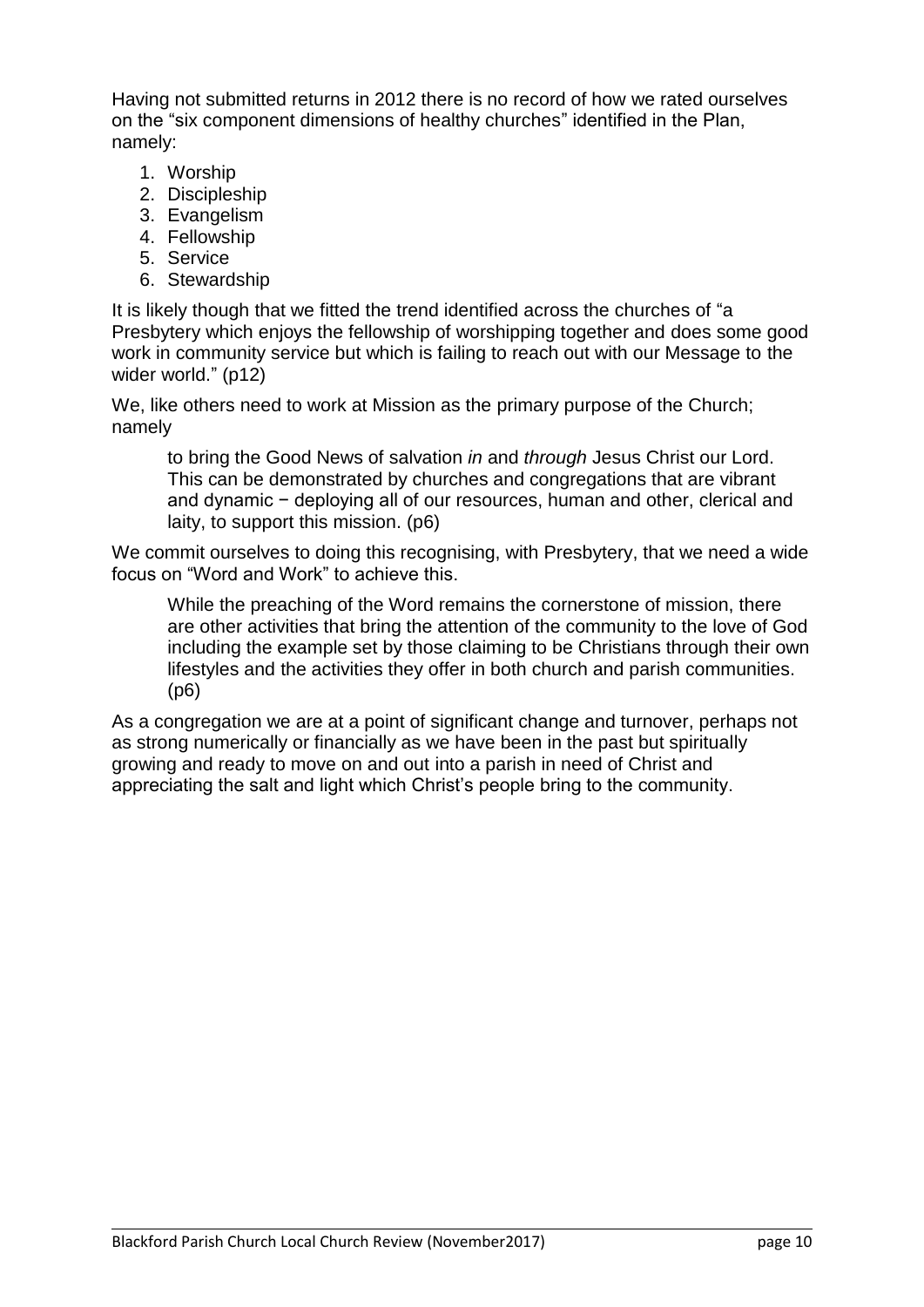## **SECTION 2 - CONGREGATIONAL ACTION PLAN**

We will adopt and work towards a new vision statement based on the Church of Scotland's vision

As part of the Church of Scotland we want to inspire the people of Blackford and beyond with the Good News of Jesus Christ through enthusiastic worshipping, witnessing, nurturing and serving of our community.

We will do this by focussing on the six components of healthy churches identified in the Presbytery Plan.

### **1. Worship**

Enthusiastic worship will be accessible to our congregation and those yet to join our congregation, by

- identifying and using the gifts of our members to take part in worship
- making thoughtful use of technology such as podcasts, recording and distribution of services though online means

### **2. Discipleship**

We will develop ways to nurture - teach, listen to and accompany - people on our shared faith journey as they become a Christian and grow as a Christian, by

- Our weekly activities offering practical guidance for Christ-like growth
- Identifying and delivering workshops, retreats, study days that encourage discipleship and train leaders and members to disciple others
- Being creative in making good quality Christian resources available

#### **3. Evangelism**

We will be deliberate in witnessing to the gospel of Jesus Christ through,

- our teaching and pastoral care of the congregation
- taking a wide range of opportunities to have the love of God and our Christian faith in the minds and ongoing conversations of our church and community

## **4. Fellowship**

We want members and others to experience God's grace and love through God's people as we work and play together within our church and community. We will use the National Stewardship Programme to identify members and others best placed to give of their time and talents to help with the work of our social and fund-raising activities.

#### **5. Service**

We will work to be known as a church that serves our community for its own sake and as a starting point for mission.

We will find ways to establish close congregational links and involvement with our new mission partners in the Czech Republic.

#### **6. Stewardship**

We will adopt the National Stewardship Programme to learn and encourage each other in the giving of our time, talents and money to maintain and resource the mission and ministry of our church and wider church.